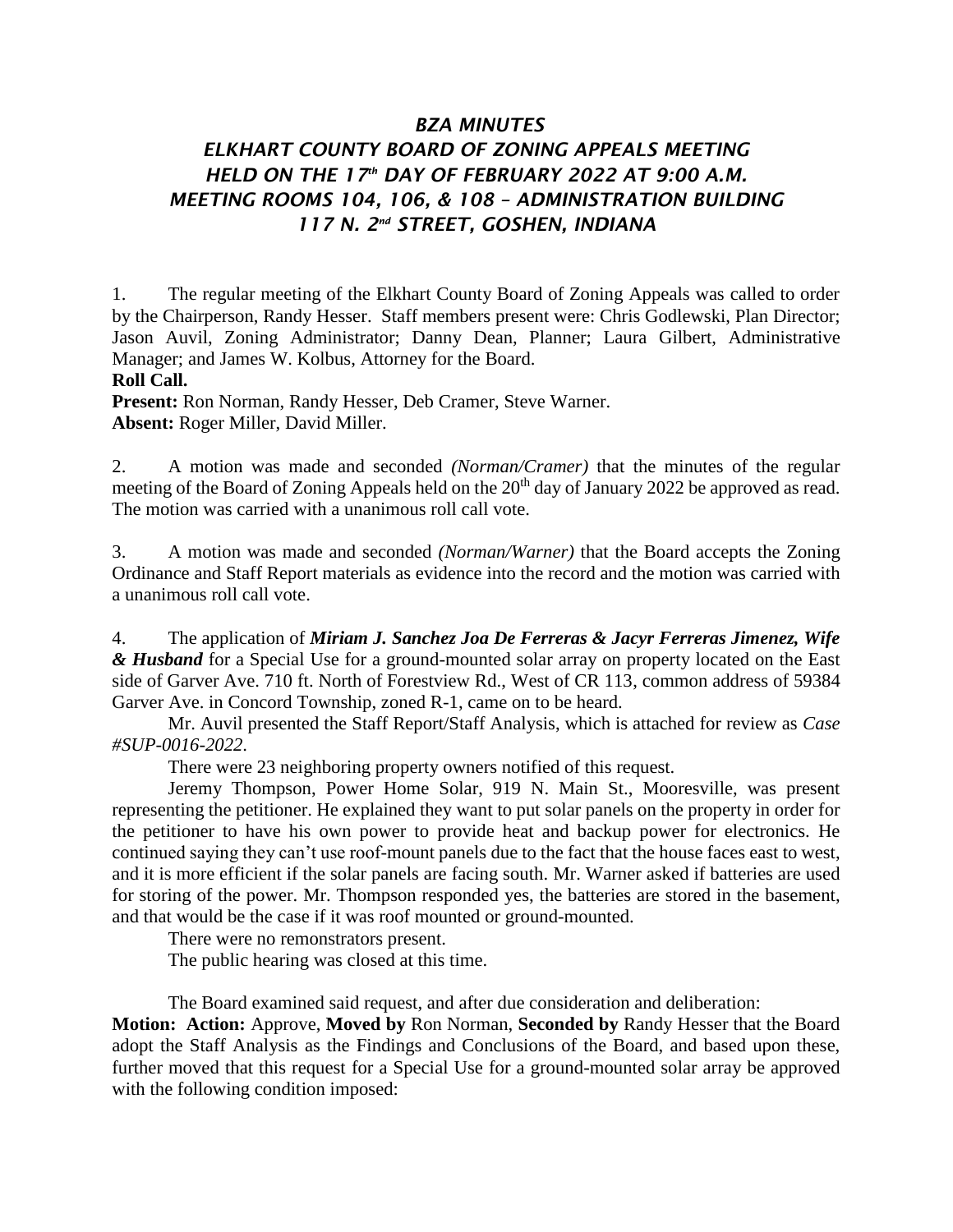1. The Elkhart County Advisory Board of Zoning Appeals approval shall not be effective until the Commitment form has been executed, recorded, and returned to the Elkhart County Advisory Board of Zoning Appeals staff for placement in the petition file.

The following commitment was imposed:

1. The request is approved in accordance with the site plan submitted (1/6/2022) and as represented in the Special Use application.

**Vote:** Motion carried by unanimous roll call vote (**summary:** Yes = 4). Yes: Deb Cramer, Steve Warner, Ron Norman, Randy Hesser.

5. The application of *Andrew J. Hochstetler & Marla R. Hochstetler, Husband & Wife* for a Special Use for a home workshop/business for constructing of portable storage barns on property located on the Northeast Corner of SR 13 & CR 146, common address of 69388 SR 13 in Benton Township, zoned A-1, came on to be heard.

Mr. Auvil presented the Staff Report/Staff Analysis, which is attached for review as *Case #SUP-0042-2022*.

There were eight neighboring property owners notified of this request.

Andrew Hochstetler, 69388 SR 13, Millersburg, was present for this request. He wants to be able to have a homework shop so he can work out of home. Mr. Hesser asked if he understands what Staff is asking for on the revised site plan about not having a sign in the right-of-way of SR 13. Mr. Hochstetler asked for Staff to clarify which sign needed to be moved. Mr. Dean stated that Staff will work with him on where the sign needs to be moved, and it is the sign on SR 13 that is the issue. Mr. Norman asked if the workshop will be running off a generator. Mr. Hochstetler responded that is correct.

Don Martin, 1306 Pebble Ct., Goshen, was present in remonstrance. He stated his family owns property that is adjacent to the subject property. He explained he has been working with Surveying & Mapping, Inc. to survey the property in order to split the land. He went on to say that he appreciates that Mr. Hochstetler wants to start up a business, but this will generate noise from 6 a.m. to 2 p.m. and will interfere with sleep and phone conversations when on the patio only 50 ft. away. He submitted pictures that were taken in February of outside storage and signs advertising a business, that didn't have approval *[Placed in file as Remonstrator Exhibits #1-#9].* He showed on aerial where his property was located. He stressed his request is that the Board enforce the Zoning Ordinance as written. He noted that an air compressor runs from 60-90 decibels, nail guns run from 90-100 decibels, and OSHA says that anything over 85 decibels will cause harm. He reiterated he doesn't like standing in the way of a neighbor wanting to better himself, but this will cause noise issues from 5 a.m. until 6 p.m 5-6 days a week. Mrs. Cramer asked if the generator was currently running at this time. Mr. Martin responded he was there after 2p.m. so he can't speak to, if the generator is in use. Mr. Hesser asked if he lives next door to the petitioner. Mr. Martin responded no, but they are currently turning their land into a subdivision to put houses on to rent out. Mr. Hesser clarified if the lot with the house on it to the east is not owned by Mr. Martin. Mr. Martin responded that is correct, he owns the lots with road frontage along SR 13 that runs up to the subject property.

Mr. Hochstetler came back on to responded. Mr. Hesser asked if there is currently a generator being used, and how many hours a day it is being used. Mr. Hochstetler responded from 6a.m.-11p.m., then he takes lunch at noon, and starts back up at 1p.m. Mr. Hesser asked where the generator is located on the property. Mr. Hochstetler clarified where the generator is located. He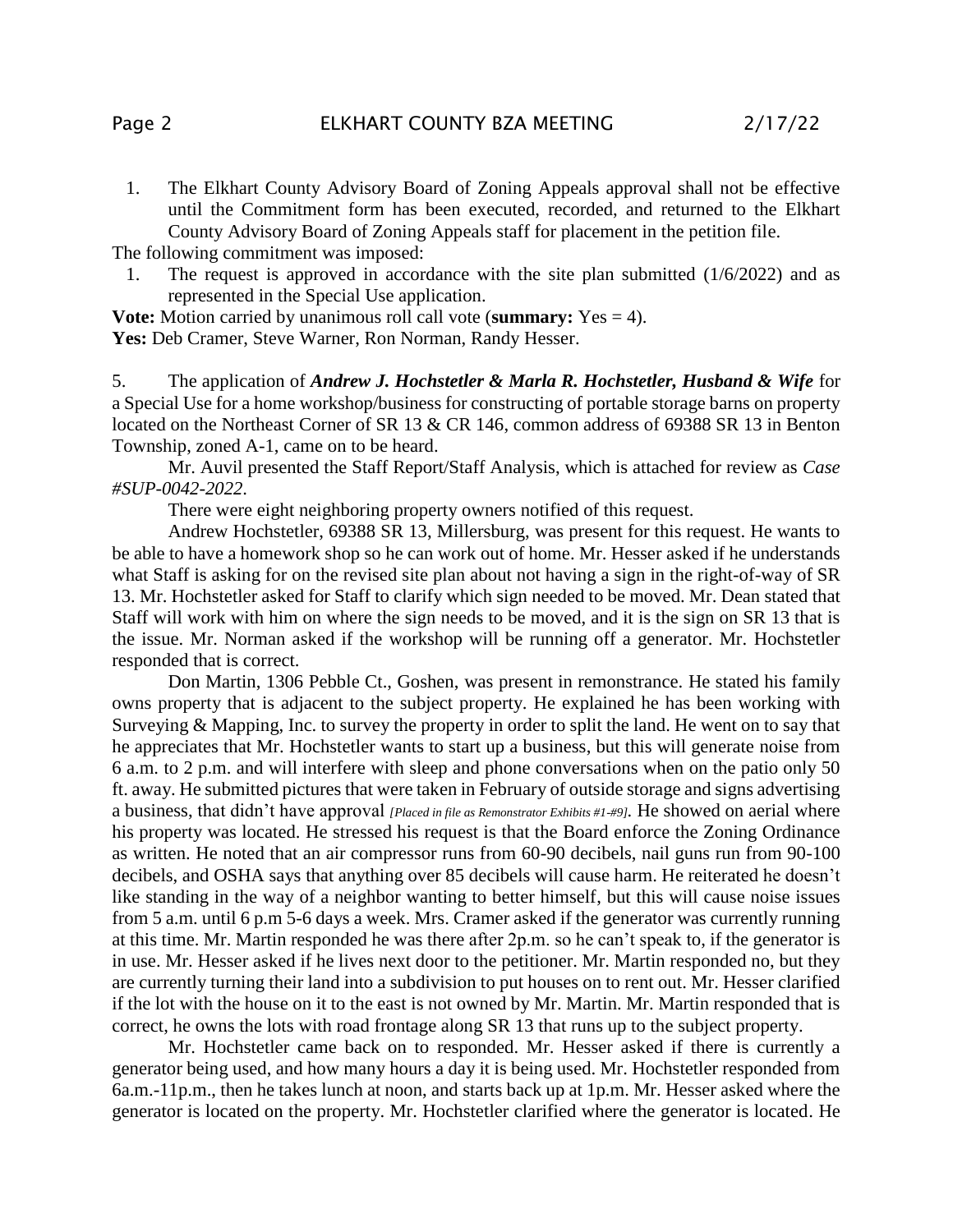stressed that he can barely hear the generator from inside his home so he is unsure how anyone else could hear it off of the property. Mr. Norman clarified that the generator is all enclosed. Mr. Norman asked if he would be willing to put a muffler on the generator. Mr. Hochstetler responded he would be willing to do that. Mr. Warner asked if all work was done inside the shop. Mr. Hochstetler responded that is correct. Mrs. Cramer asked if semi-trucks will be coming in to pick up material. Mr. Hochstetler responded no, only a pick-up truck with a special trailer.

The public hearing was closed at this time.

Mr. Hesser stated he doesn't have an issue with this request with or without the muffler on the generator, as the generator is inside an enclosed building. Mrs. Cramer stated it is in a motor room, so that's better than outside. Mr. Norman asked if there was an objection to the 6a.m. start time. Mr. Hesser stated the only objection is from the north, and it isn't developed yet. He added this is an agricultural area there will be noise. Mr. Warner stated the noise from SR 13 traffic alone is a lot.

The Board examined said request, and after due consideration and deliberation:

**Motion: Action:** Approve, **Moved by** Ron Norman, **Seconded by** Steve Warner that the Board adopt the Staff Analysis as the Findings and Conclusions of the Board, and based upon these, further moved that this request for a Special Use for a home workshop/business for constructing of portable storage barns be approved with the following conditions imposed:

- 1. The Elkhart County Advisory Board of Zoning Appeals approval shall not be effective until the Commitment form has been executed, recorded, and returned to the Elkhart County Advisory Board of Zoning Appeals staff for placement in the petition file.
- 2. The petitioner must provide a revised site plan for approval by Staff showing the freestanding sign out of the SR 13 right-of-way.

The following commitment was imposed:

1. The request is approved in accordance with the revised site plan to be submitted for staff approval and as represented in the Special Use application.

**Vote:** Motion carried by unanimous roll call vote (**summary:** Yes = 4). Yes: Deb Cramer, Randy Hesser, Ron Norman, Steve Warner.

6. The application of *Michael Kossler & Patricia Kossler, Husband & Wife* for a Special Use for a home workshop/business for gunsmithing on property located on the Northeast side of Ne Ce Dah Dr., 2,150 ft. North of CR 18 (Hively Ave.), common address of 24591 Ne Ce Dah Dr. in Concord Township, zoned R-1, came on to be heard.

Mr. Auvil presented the Staff Report/Staff Analysis, which is attached for review as *Case #SUP-0024-2022*.

There were 12 neighboring property owners notified of this request.

Michael Kossler, 24591 Ne Ce Dah Dr., Elkhart, was present for this request. He explained he wants to clean and repair firearms, when he doesn't have his Federal License. He continued saying that it takes about 3 months to get his license. Mrs. Cramer asked where he is asking for a proposed sign, as the site plan shows there is a pole barn that seems to be in the way of where the sign is shown. Mr. Kossler responded the sign will be on the fence, and not on the road. Mr. Norman asked if he planned on doing test fires of the firearms. Mr. Kessler responded yes, he does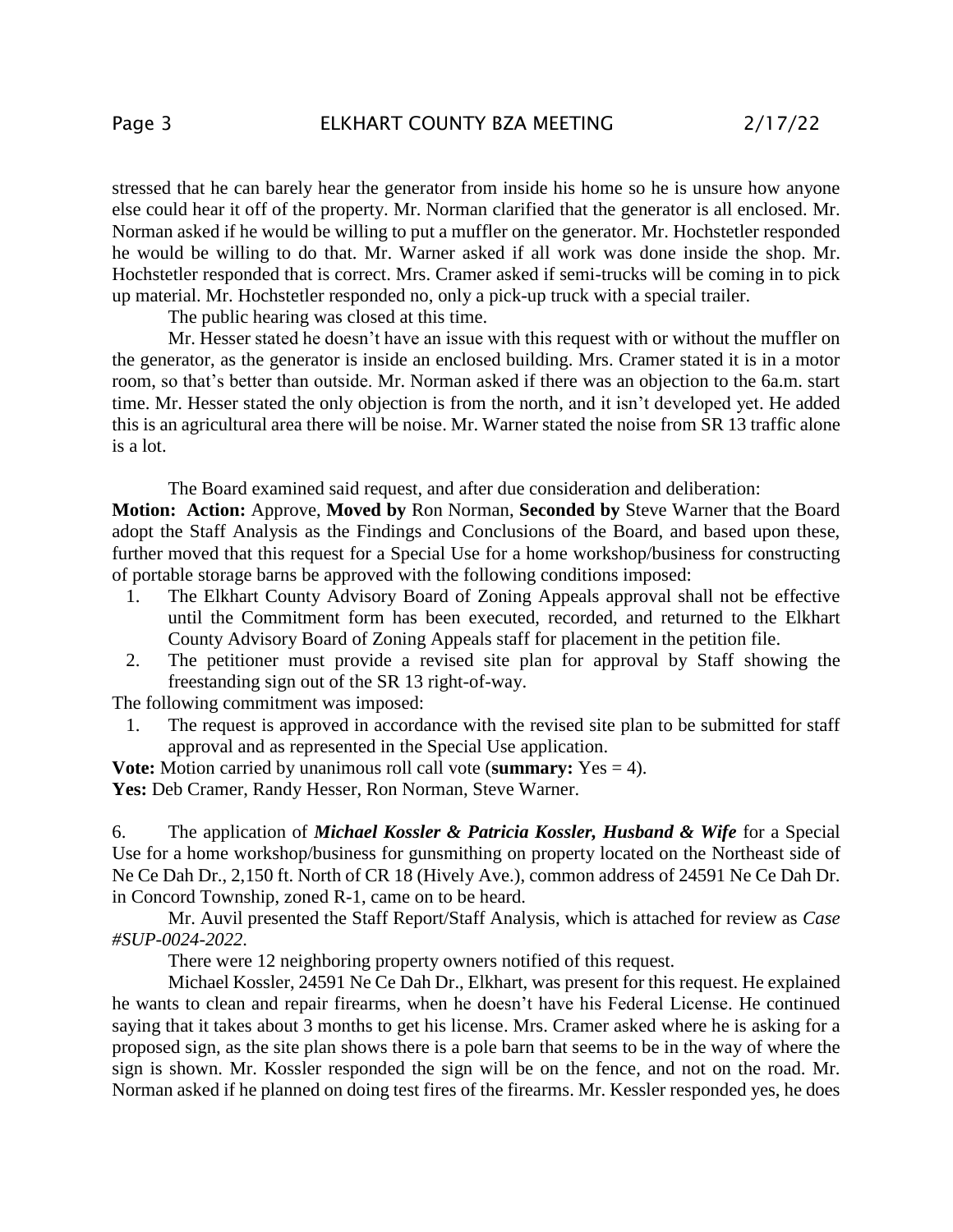that now, and has spoken with the Sheriff's Department about what is allowed. He continued saying he is allowed to fire guns on his property.

There were no remonstrators present.

The public hearing was closed at this time.

The Board examined said request, and after due consideration and deliberation:

**Motion: Action:** Approve, **Moved by** Roger Miller, **Seconded by** Deb Cramer that the Board adopt the Staff Analysis as the Findings and Conclusions of the Board, and based upon these, further moved that this request for a Special Use for a home workshop/business for gunsmithing be approved with the following condition imposed:

1. The Elkhart County Advisory Board of Zoning Appeals approval shall not be effective until the Commitment form has been executed, recorded, and returned to the Elkhart County Advisory Board of Zoning Appeals staff for placement in the petition file.

The following commitment was imposed:

1. The request is approved in accordance with the site plan submitted (1/12/2022) and as represented in the Special Use application.

**Vote:** Motion carried by unanimous roll call vote (**summary:** Yes = 4). Yes: Deb Cramer, Steve Warner, Ron Norman, Randy Hesser.

7. The application of *Bontrager Holding Group, LLC* for a Special Use for a salvage yard on property located on the West side of CR 8, 1,600 ft. Southwest of CR 21, common address of 19757 CR 8 in Washington Township, zoned M-2, came on to be heard.

Mr. Auvil presented the Staff Report/Staff Analysis, which is attached for review as *Case #SUP-0022-2022*.

Mr. Hesser asked for clarification on the parcels and their zoning. Mr. Dean clarified it is all zoned M-2, and they are all one parcel.

There were eight neighboring property owners notified of this request.

Amy and Brian Howard, 9140 W. 270 N., Shipshewana, were present for this request. Mrs. Howard explained they are the tenants of the property and Bontrager Holding Group, LLC is the owner of the property. She continued to say that they want to turn this into an auto salvage yard. She went on to say that all material will be inside, nothing is processed in the shop, as they are just a holding facility. She explained they work with automotive shops in the area, though they would like to start being opened to the public as well. Mr. Warner asked if part of the process is dealing with IDEM. Mrs. Howard responded yes, she is working with IDEM, because of the mercury that is found in parts of the vehicles. She stated that once this is approved then she will finalize their permits through IDEM, and they will bring in the approved containers for the parts that have to be processed in a regulated way. She continued saying IDEM will then take them off site. Mr. Norman asked if there are any certifications that they must have in order to run this salvage yard. Mrs. Howard responded yes, they have to have a salvage recycler's license. She explained they couldn't transfer their license from their old facility, so they have to get a new one. Mr. Norman asked if there is a rule about fencing around the property. Mrs. Howard responded she has not heard of one, but would be willing to put a fence up if needed, though all operations are indoors or behind the building.

There were no remonstrators present.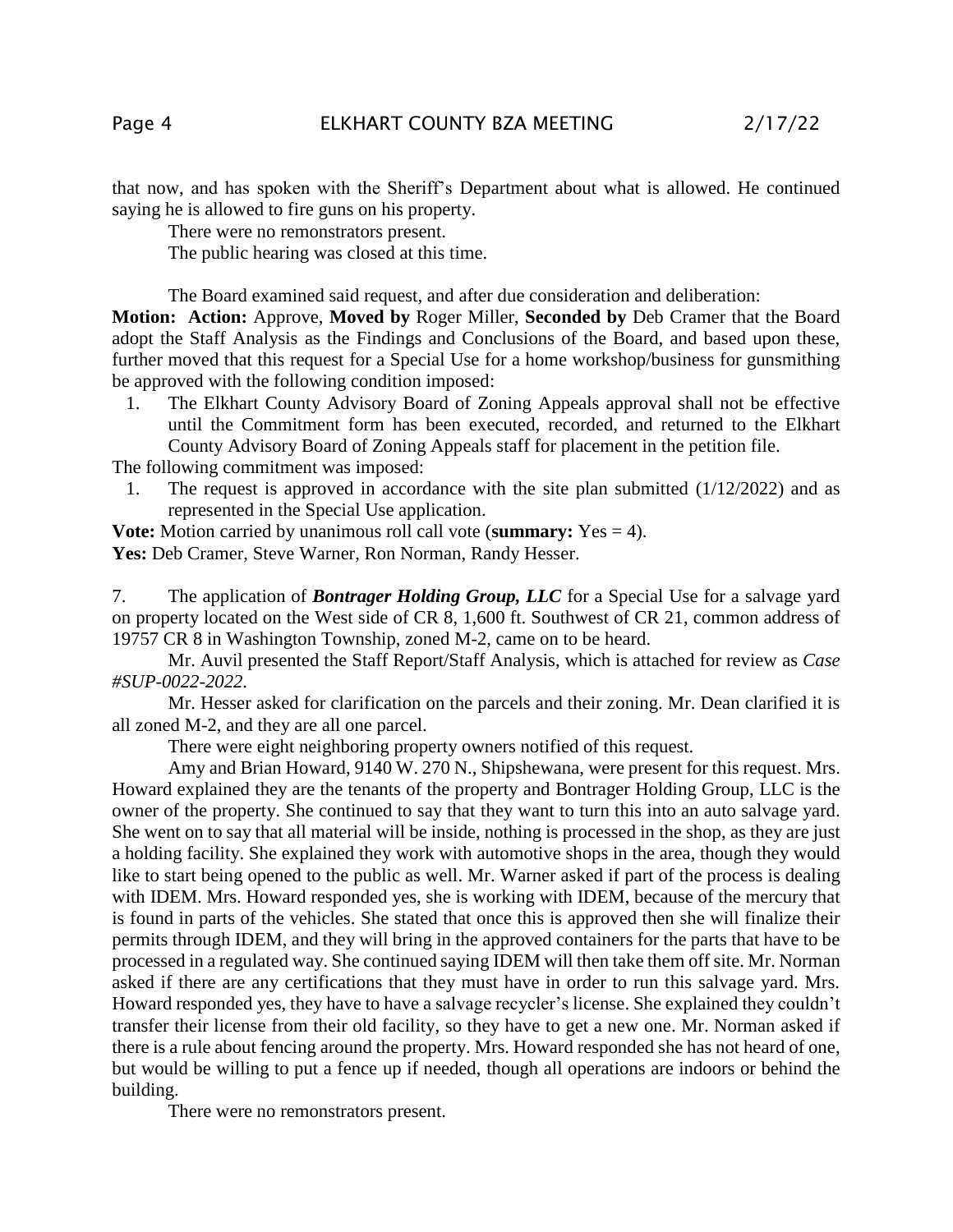The public hearing was closed at this time.

Mr. Hesser clarified that the owner has given consent. Mrs. Howard responded yes, he has given consent.

The Board examined said request, and after due consideration and deliberation:

**Motion: Action:** Approve, **Moved by** Ron Norman, **Seconded by** Deb Cramer that the Board adopt the Staff Analysis as the Findings and Conclusions of the Board, and based upon these, further moved that this request for a Special Use for a salvage yard be approved with the following condition imposed:

1. The Elkhart County Advisory Board of Zoning Appeals approval shall not be effective until the Commitment form has been executed, recorded, and returned to the Elkhart County Advisory Board of Zoning Appeals staff for placement in the petition file.

The following commitment was imposed:

1. The request is approved in accordance with the site plan submitted (1/11/2022) and as represented in the Special Use application.

**Vote:** Motion carried by unanimous roll call vote (**summary:** Yes = 4). Yes: Deb Cramer, Steve Warner, Ron Norman, Randy Hesser.

8. The application of *Lloyd E. Troyer & Rhoda A. Troyer, Husband & Wife* for a Special Use for a cemetery on property located on the West side of CR 37, 3,230 ft. South of SR 120, in York Township, zoned A-1, came on to be heard.

Mr. Auvil presented the Staff Report/Staff Analysis, which is attached for review as *Case #SUP-0041-2022*.

There were 14 neighboring property owners notified of this request.

Lloyd Troyer, 13708 CR 8, Middlebury, was present for this request. He explained he wants to have a cemetery for the Amish to use. Mr. Hesser asked if this cemetery is for a certain family or for general use. Mr. Troyer responded no, it is for general use.

There were no remonstrators present.

The public hearing was closed at this time.

The Board examined said request, and after due consideration and deliberation:

**Motion: Action:** Approve, **Moved by** Randy Hesser, **Seconded by** Ron Norman that the Board adopt the Staff Analysis as the Findings and Conclusions of the Board, and based upon these, further moved that this request for a Special Use for a cemetery be approved with the following condition imposed:

1. The Elkhart County Advisory Board of Zoning Appeals approval shall not be effective until the Commitment form has been executed, recorded, and returned to the Elkhart County Advisory Board of Zoning Appeals staff for placement in the petition file.

The following commitment was imposed:

1. The request is approved in accordance with the site plan submitted (1/18/2022) and as represented in the Special Use application.

**Vote:** Motion carried by unanimous roll call vote (**summary:** Yes = 4).

Yes: Deb Cramer, Steve Warner, Ron Norman, Randy Hesser.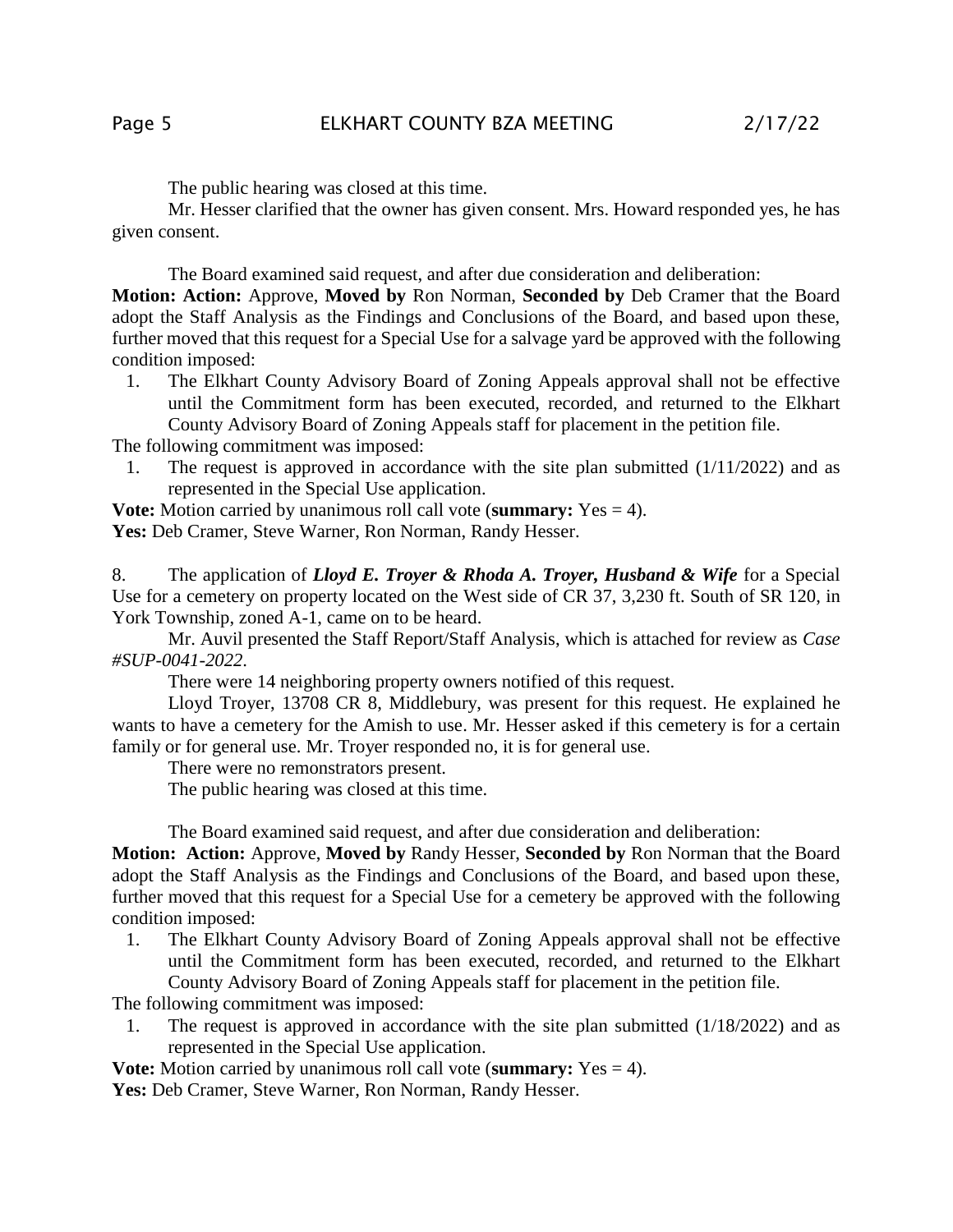9. The application of *Mark Seeley & Grace Seeley, Husband & Wife (Buyers) & Tony Nguyen & Southana Nguyen, Husband & Wife (Sellers)* for a Special Use for an agricultural use for the keeping of animals, for a Special Use for a roadside stand on property located on the North side of CR 16, 2,005 ft. West of Middleton Run Rd., common address of 23833 CR 16 in Concord Township, zoned R-1, came on to be heard.

Mr. Auvil presented the Staff Report/Staff Analysis, which is attached for review as *Case #SUP-0034-2022*.

There were 34 neighboring property owners notified of this request.

Mark and Grace Seeley, 60324 Missouri Ave., Goshen, were present for this request. There was confusion about mortgage holders, and it was clarified that the Board was looking at the wrong petition. Mr. Seeley stated they want to buy the property to be their residence and to have the acreage for animals to do 4-H. Mr. Hesser asked what kind of animals. Mr. Seeley responded all types of animals including horses, pigs, chickens, and sheep. He continued to say that this was a horse farm previously, and it is already fenced in and has a barn with stalls. Mr. Hesser clarified they wanted to treat this as if it were zoned A-1. He continued to say that with this size lot, if it were zoned agricultural then there wouldn't be a limit to the amount of animals or type of animals. He asked Staff if they were okay with treating this as if the property were zoned A-1. Staff confirmed they were in agreement to treat this property as zoned agricultural. Mrs. Cramer asked if they were going to be adding another fence inside the current fence. Mr. Seeley responded yes, they are going to put in additional fencing to make smaller paddocks for animals to be separated in order to make this double fenced for security. Mrs. Cramer asked about fencing as the neighboring property is in the city limits. Mr. Seeley responded yes, and there is existing barbed wire fence along the east/west property lines.

Julie Circle, 56818 Raider Dr., Elkhart, was present in favor as the realtor representing the seller. She stated she is representing the buyer, and he is in favor of this request. It was clarified she is representing the seller, not the buyer.

James Kocielko, 23779 CR 16, Goshen, was present in favor. Mr. Kocielko stated he owns the property due east that runs parallel with the subject property. He continued to say he is in favor of this petition as long as they are going to make changes to the fencing.

Jeanne Kern, 57000 Wyncrest Circle, Goshen, was present in remonstrance. She stated she wanted to have some clarification about the roadside stand, as that wasn't discussed. She asked what is going to happen with parking for this roadside stand.

Mark and Grace Seeley came back on. Mr. Seeley stated there is a circle drive in front of their home, that will have enough parking for up to 8 cars, and there would be overflow parking in front of the barn. He went on to say they submitted the roadside stand with this petition to make sure that when they buy the property they aren't breaking any rules. He explained it will be for seasonal produce with no parking along the road. Mrs. Seeley stressed the fencing is their main concern, as they want their animals to be safe and stay on the property. Mr. Norman asked since this is zoned R-1, do the restrictions apply to the amount of animals. Mr. Auvil responded the intended of use will be treated as if this was zoned A-1. Mr. Hesser asked if that applies to setbacks as well. Mr. Auvil responded yes. Mr. Auvil stated that this is the original zoning from 1989, and this is a vast parcel that Staff didn't feel needed a limitation of animals as it is for 4-H purposes on 10 acres. He added the Board can add a limitation on the amount of animals. Mr. Norman asked the petitioners the number of animals they will have at a time. Mr. Seeley responded that they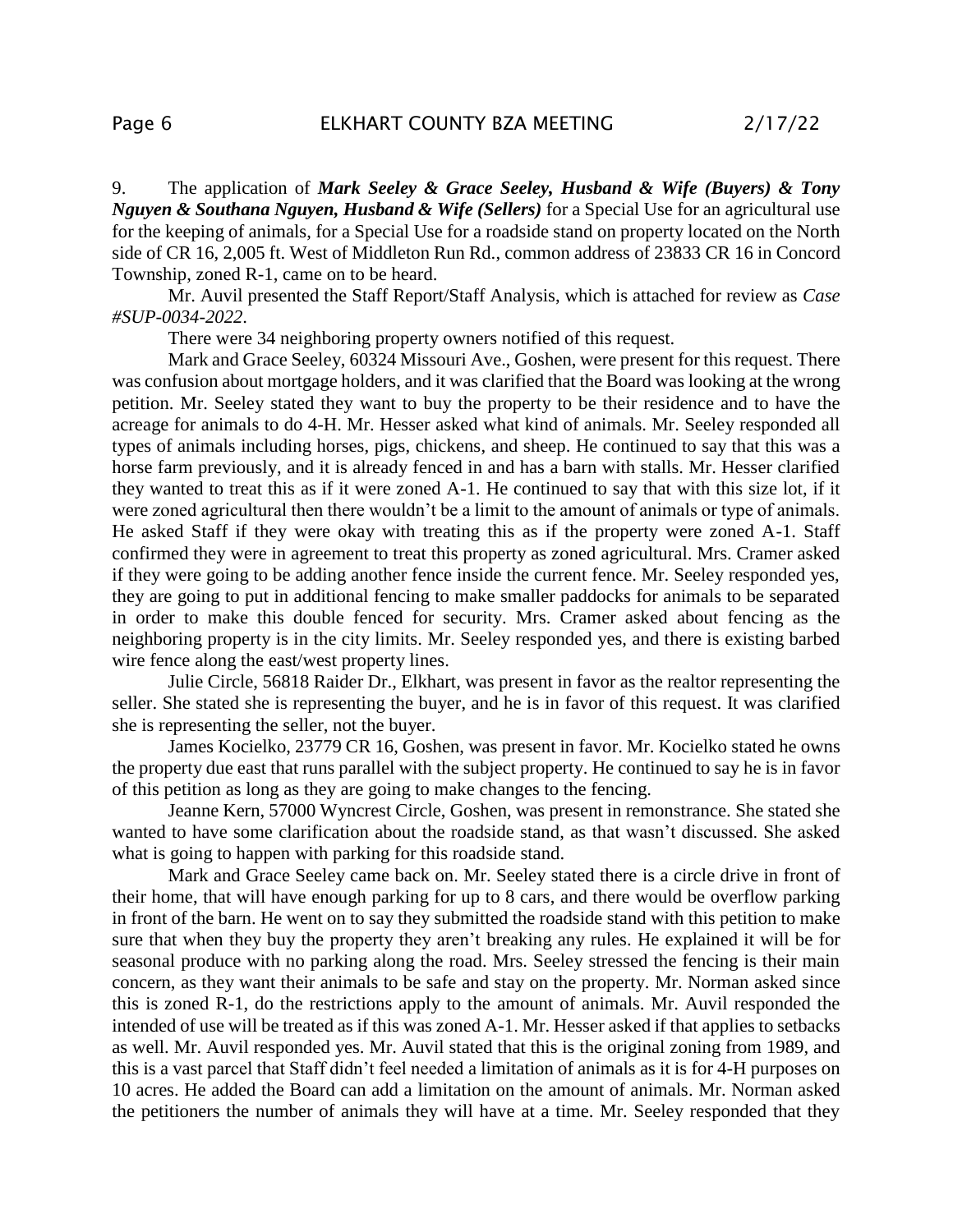don't really know, because it is 10 acres of land. He continued to say that for 4-H, children can take 3-4 animals at a time, therefore he isn't sure exactly what number of animals they will have at a time. He added his children may change which animals they want to do from year to year.

The public hearing was closed at this time.

The Board examined said request, and after due consideration and deliberation: **Motion: Action:** Approve, **Moved by** Randy Hesser, **Seconded by** Deb Cramer that the Board adopt the Staff Analysis as the Findings and Conclusions of the Board, and based upon these, further moved that this request for a Special Use for an agricultural use for the keeping of animals, and for a Special Use for a roadside stand be approved with the following condition imposed:

1. The Elkhart County Advisory Board of Zoning Appeals approval shall not be effective until the Commitment form has been executed, recorded, and returned to the Elkhart County Advisory Board of Zoning Appeals staff for placement in the petition file.

The following commitment was imposed:

1. The request is approved in accordance with the site plan submitted (1/14/2022), as represented by the petitioner in the Special Use application, and at the public hearing on February 17, 2022.

**Vote:** Motion carried by unanimous roll call vote (**summary:** Yes = 4).

Yes: Deb Cramer, Steve Warner, Ron Norman, Randy Hesser.

10. The application of *Anthony M. Martin & Karen R. Martin, Husband & Wife* for a Special Use for a home workshop/business for the repair and fabrication of ag equipment, for a Developmental Variance to allow for the total square footage of accessory structures to exceed that allowed by right, and for a 5 ft. Developmental Variance (Ordinance allows 25 ft.) to allow for an accessory structure 30 ft. in height on property located on the East side of CR 13, 1,000 ft. North of CR 52, common address of 71316 CR 13 in Union Township, zoned A-1, came on to be heard.

Mr. Auvil presented the Staff Report/Staff Analysis, which is attached for review as *Case #SUP-0038-2022*.

There were five neighboring property owners notified of this request.

Charlie Zercher, Kindig and Sloat, 102 Heritage Pkwy., Nappanee, was present representing the petitioner. He submitted a petition that is signed by all of the residential neighbors in support of this petition, *[Placed in file as Petitioner Exhibit #1].* He went on to say that a new building would be built to help the business grow, and the petitioner has been in business for a long time without realizing he needed a Special Use. He stressed the building is to help keep all materials stored indoors. He explained that the vehicles in the photo Staff took in front of the building are personal vehicles and not a part of the business. Mr. Hesser asked if there is only one employee. Mr. Zercher responded that is correct. Mr. Hesser asked him to address the need for the 30 ft. height of the building. Mr. Zercher responded that the original drawing of the building was for this height, and the need is for enough clearance for indoor storage.

There were no remonstrators present.

The public hearing was closed at this time.

The Board examined said request, and after due consideration and deliberation: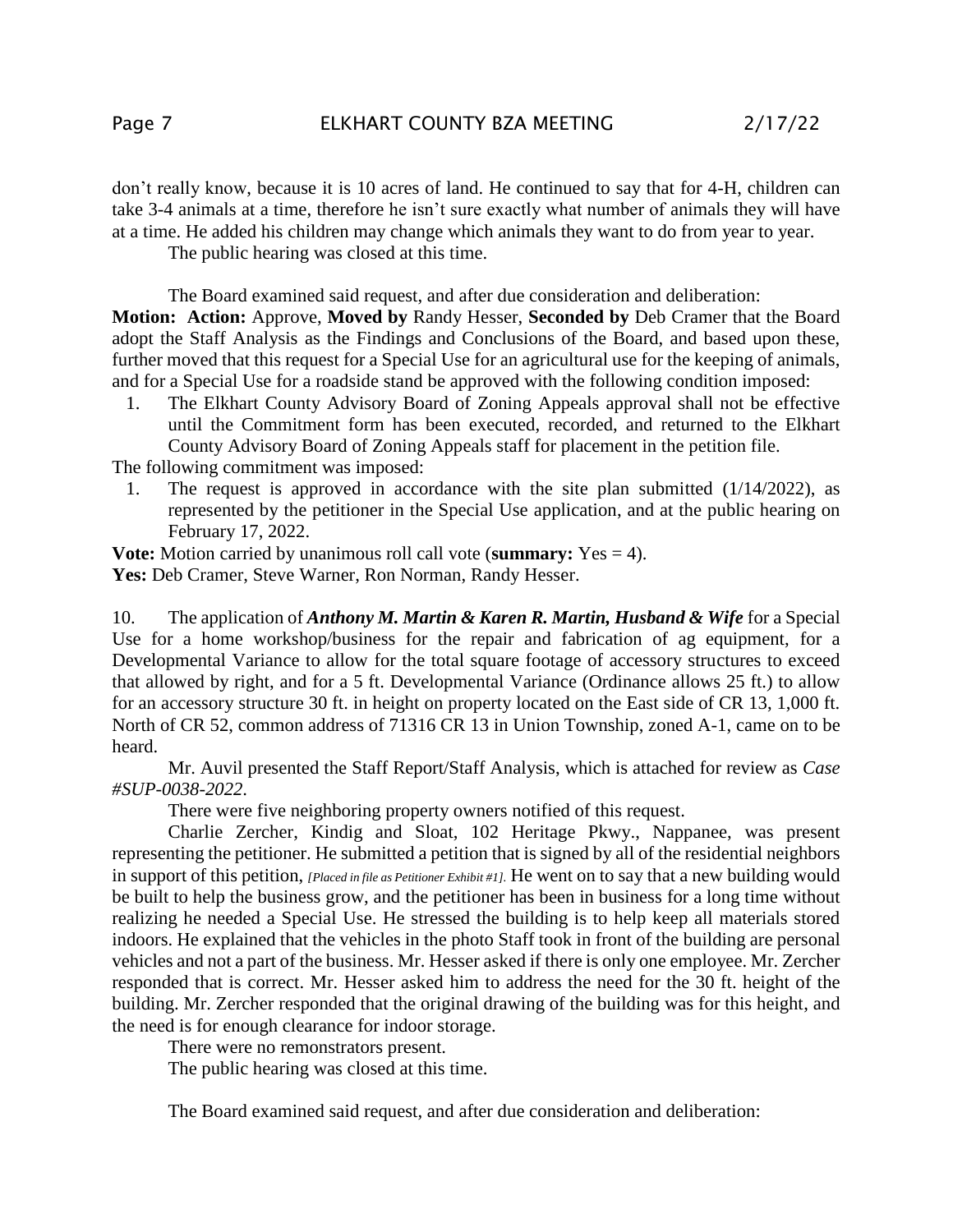**Motion: Action:** Approve, **Moved by** Randy Hesser, **Seconded by** Steve Warner that the Board adopt the Staff Analysis as the Findings and Conclusions of the Board, and based upon these, further moved that this request for a Special Use for a home workshop/business for the repair and fabrication of ag equipment be approved with the following condition imposed:

1. The Elkhart County Advisory Board of Zoning Appeals approval shall not be effective until the Commitment form has been executed, recorded, and returned to the Elkhart County Advisory Board of Zoning Appeals staff for placement in the petition file.

The following commitment was imposed:

1. The request is approved in accordance with the site plan submitted (1/18/2022) and as represented in the Special Use application.

Further, the motion also included that a Developmental Variance to allow for the total square footage of accessory structures to exceed that allowed by right, and for a 5 ft. Developmental Variance (Ordinance allows 25 ft.) to allow for an accessory structure 30 ft. in height be approved with the following conditions imposed:

- 1. Variances from the developmental standards of the Zoning Ordinance are void unless an Improvement Location Permit is issued within 180 calendar days from the date of the grant and construction work completed within 1 year from the date of the issuance of the building permit (where required).
- 2. The request is approved in accordance with the site plan submitted (1/18/2022) and as represented in the Developmental Variance application.

**Vote:** Motion carried by unanimous roll call vote (**summary:** Yes = 4). Yes: Deb Cramer, Steve Warner, Ron Norman, Randy Hesser.

11. The application of *Merle Yoder* for a Special Use for a home workshop/business for a horse tack workshop and feed store and for a Developmental Variance to allow for the total square footage of accessory structures to exceed that allowed by right on property located on the South side of SR 120, 300 ft. West of CR 29, common address of 16466 SR 120 in Washington Township, zoned A-1, came on to be heard.

Mr. Auvil presented the Staff Report/Staff Analysis, which is attached for review as *Case #SUP-0968-2021*.

Mr. Hesser stated he didn't see a site plan and asked where the site plan was at, as there is a request for a new building. Mrs. Gilbert showed a site plan from the file, and made copies for the Board.

There were 13 neighboring property owners notified of this request.

Merle Yoder, 16466 SR 120, Bristol, was present for this request. He explained he wants to have a feed, harness and wholesale shop. Mr. Warner asked how big of trucks will be on and off the property. Mr. Yoder responded just box trucks. Mr. Warner explained that semi-trucks would need room to move on and off the property without backing onto and off of the road. Mr. Hesser asked where the new building was going to be located. Mr. Yoder showed on the site plan where the new building would be put on the property. Mr. Dean clarified there are wetlands where the petitioner wants to put the building. Mrs. Cramer clarified the other existing buildings aren't in the wetlands.

There were no remonstrators present.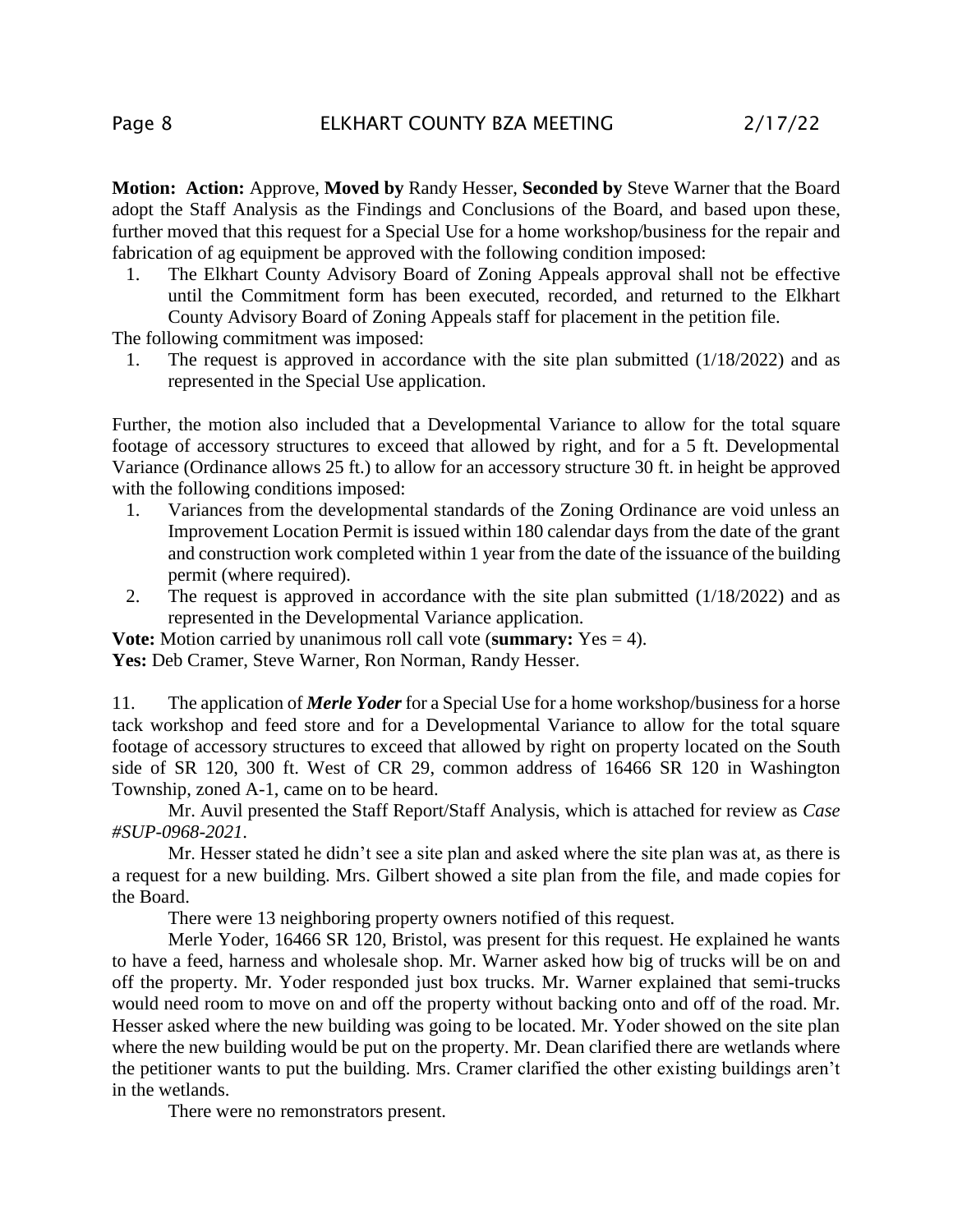The public hearing was closed at this time.

The Board examined said request, and after due consideration and deliberation: **Motion: Action:** Approve, **Moved by** Randy Hesser, **Seconded by** Deb Cramer that the Board adopt the Staff Analysis as the Findings and Conclusions of the Board, and based upon these, further moved that this request for a Special Use for a home workshop/business for a horse tack workshop and feed store be approved with the following conditions imposed:

- 1. The Elkhart County Advisory Board of Zoning Appeals approval shall not be effective until the Commitment form has been executed, recorded, and returned to the Elkhart County Advisory Board of Zoning Appeals staff for placement in the petition file.
- 2. The petitioner must provide either (a) a revised site plan for staff approval showing the new accessory structure out of the wetland or (b) a US Army Corps of Engineers letter of permission to build the new accessory structure in the wetland.

The following condition was imposed:

1. The request is approved in accordance with (a) the revised site plan to be submitted for staff approval or (b) (if a letter of permission is submitted) the site plan submitted (12/22/2021) and as represented in the Special Use application.

Further, the motion also included that a Developmental Variance to allow for the total square footage of accessory structures to exceed that allowed by right be approved with the following conditions imposed:

- 1. A variance from the developmental standards of the Zoning Ordinance is void unless an Improvement Location Permit is issued within 180 calendar days from the date of the grant and construction work completed within 1 year from the date of the issuance of the building permit (where required).
- 2. The request is approved in accordance with (a) revised site plan to be submitted for staff approval or (b) (if a letter of permission is submitted) the site plan submitted (12/22/2021) and as represented in the Developmental Variance application.
- 3. The petitioner must provide either (a) a revised site plan for staff approval showing the new accessory structure out of the wetland or (b) a US Army Corps of Engineers letter of permission to build the new accessory structure in the wetland.

**Vote:** Motion carried by unanimous roll call vote (**summary:** Yes = 4). Yes: Deb Cramer, Steve Warner, Ron Norman, Randy Hesser.

12. The application of *Die-Com LLC* for a Use Variance to allow for an addition to an existing storage building on property located on the South side of CR 4, 855 ft. East of CR 15, in Osolo Township, zoned DPUD, E-3, GPUD, came on to be heard.

Mr. Auvil presented the Staff Report/Staff Analysis, which is attached for review as *Case #UV-0983-2021*.

There were seven neighboring property owners notified of this request.

Monty Craven, 53071 Trinity Ct., Elkhart, was present for this request. He explained he wants to put an addition onto the existing building in order to store his mobile home. Mr. Hesser clarified it is just for inside storage and asked how many RV's he wants to store. Mr. Monty responded this is just for his own personal RV, and his existing building isn't big enough. Mr.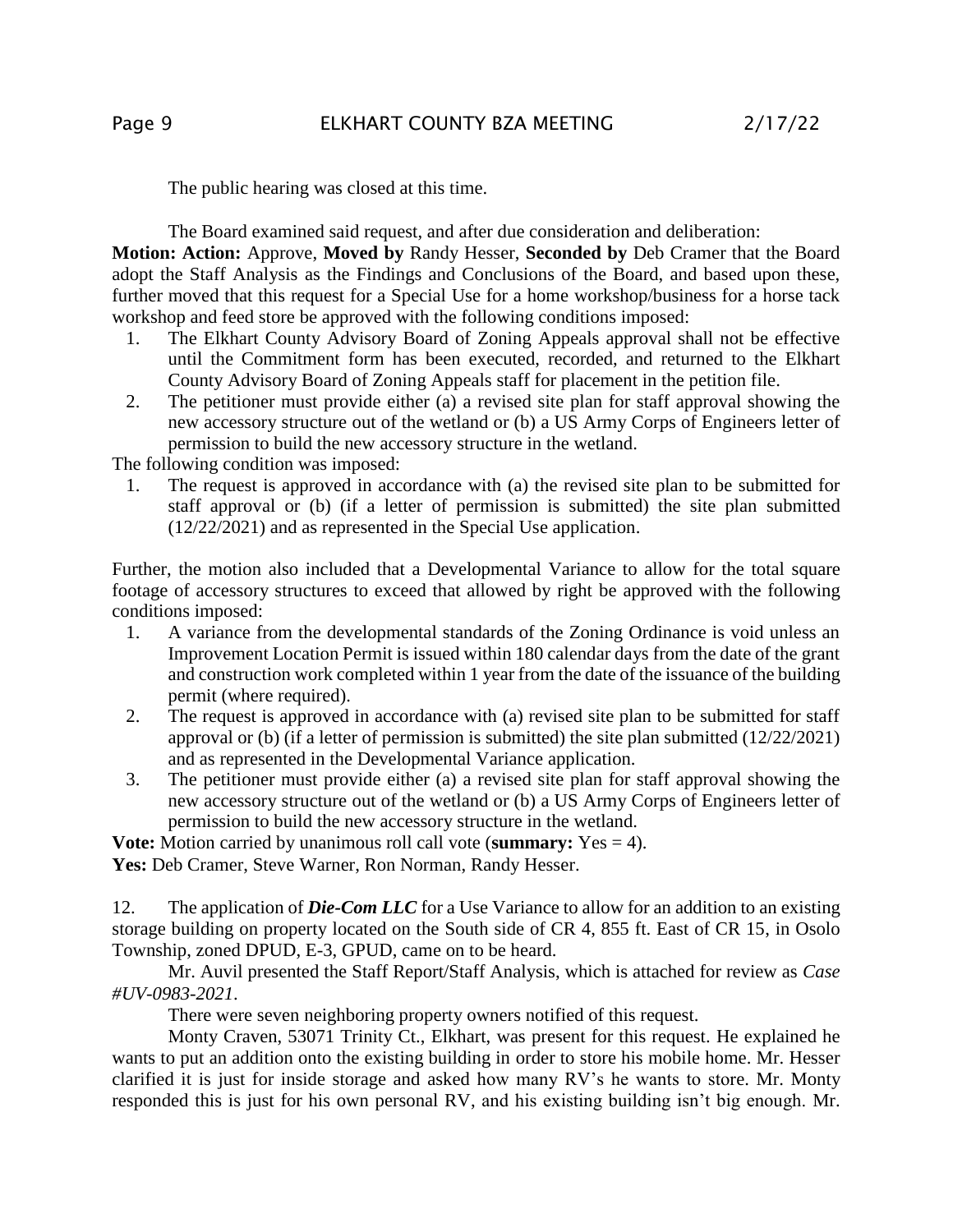Hesser asked if the existing building is used for personal storage. Mr. Craven responded yes, it stores his bobcat and other items.

There were no remonstrators present.

The public hearing was closed at this time.

The Board examined said request, and after due consideration and deliberation:

**Motion: Action:** Approve, **Moved by** Randy Hesser, **Seconded by** Deb Cramer that this request for a Use Variance to allow for an addition to an existing storage building be approved with the following Findings and Conclusions as amended by the Board:

- 1. The request will not be injurious to the public health, safety, morals, and general welfare of the community. This is an existing structure in a transitional area adjacent to a manufacturing area.
- 2. The use and value of the area adjacent to the subject property will not be affected in a substantially adverse manner. This is a 3.41-acre parcel in a moderately dense mixed-use area, and the property will be used for indoor storage.
- 3. A need for the Use Variance does arise from a condition that is peculiar to the property involved. The structure and use predate the GPUD E-3 zoning.
- 4. Strict enforcement of the terms of the Zoning Ordinance would constitute an unnecessary hardship if applied to the subject property.
- 5. The Use Variance does not interfere substantially with the Elkhart County Comprehensive Plan.

The following condition was imposed:

1. The Elkhart County Advisory Board of Zoning Appeals approval shall not be effective until the Commitment form has been executed, recorded, and returned to the Elkhart County Advisory Board of Zoning Appeals staff for placement in the petition file.

The following commitment was imposed:

1. The request is approved in accordance with the site plan submitted (12/29/2021) and as represented in the Use Variance application.

**Vote:** Motion carried by unanimous roll call vote (**summary:** Yes = 4).

Yes: Deb Cramer, Randy Hesser, Ron Norman, Steve Warner.

13. The application of *Eugene Hochstetler & Susan Hochstetler, Husband & Wife* for a Special Use for resource extraction on property located on the South side of CR 4, 2,060 ft. East of SR 13, in York Township, zoned A-1, came on to be heard. The Staff Report/ Staff Analysis, which is attached for review as Case # SUP-0940-2021, was presented at the previous hearing.

Mr. Auvil read the introduction to refresh the Board as to what the petition was for.

Mr. Hesser clarified this petition was for removal of dirt and gravel, and the main issues were for dirt on the road.

Crystal Welsh, Abonmarche Consultants, 303 River Race Dr., Goshen, was present representing the petitioner. She stated she wrote down the questions that the Board wanted answered from the last meeting and submitted them *[Placed in file as Petitioner Exhibit #1].*

Dana Bontrager, 59285 CR 33, Middlebury, was present representing the petitioners. He explained he contacted the adjacent land owner about his concerns with truck traffic, and verified there was no encroachment onto his property. He continued to say that all SWPPP requirements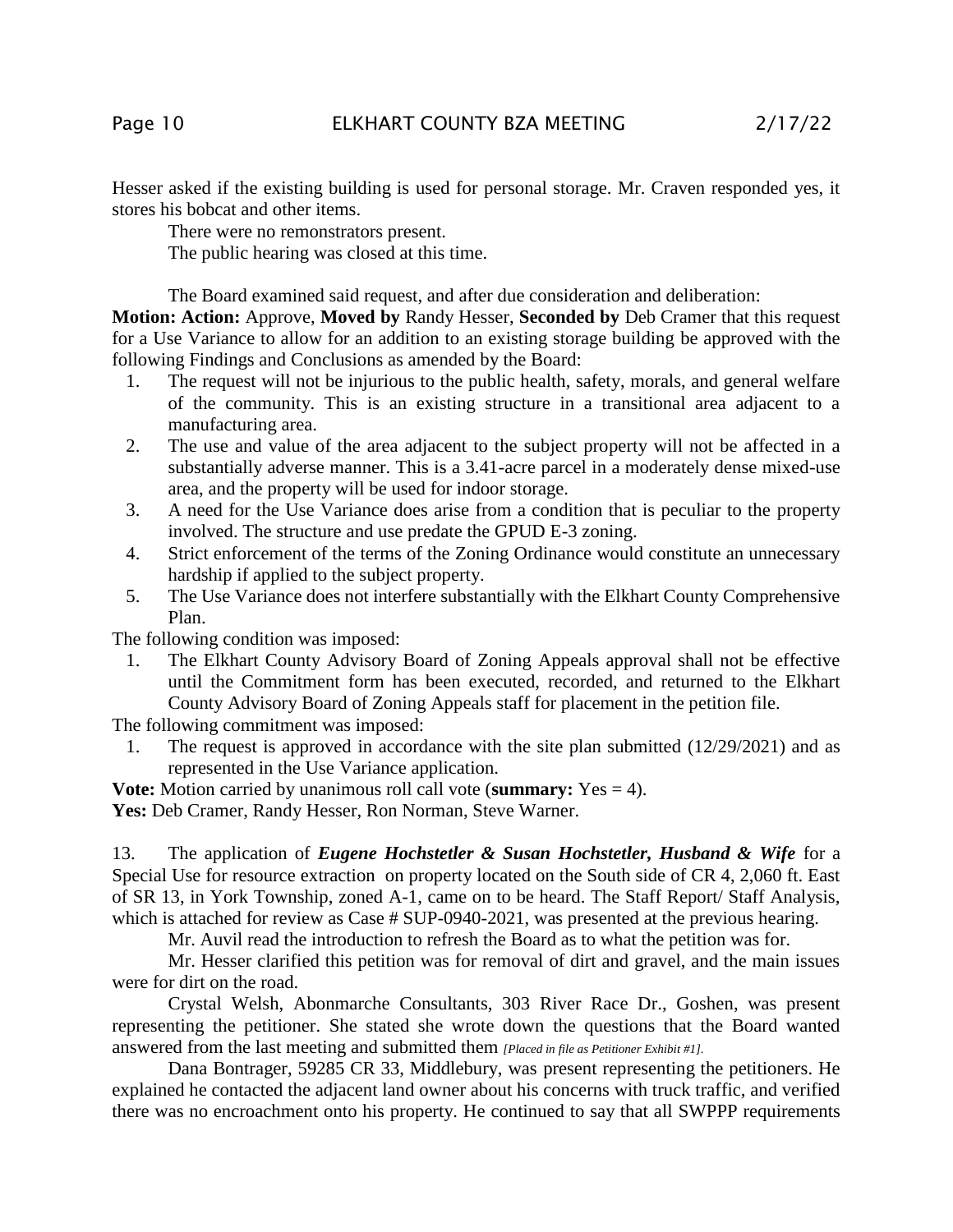have been met, and they are looking to make sure the hours of operation are at a decent time for the neighboring property owners. He stressed the owners' intent is not to have a gravel pit, but they have a 5 year plan, with 2-3 years of nothing happening. Mrs. Cramer asked the about the hills being removed and the slop being only 16 ft. tall and 600 ft. long as that isn't enough to not make a pit. Mr. Bontrager stated there a significate difference in elevations on the property. He showed on the aerial the area that is being excavated. Mr. Norman asked if the silt fence was put in. Mr. Bontrager responded that a silt fence wasn't required, as everything is contained within the property.

Collin Stanger, DJ Construction, 55888 Jefferson Hills Dr., Osceola, was present for this request. He stated that Mr. Bontrager has been submitting his SWIPPP reports without showing any issues, and they added more number 2's in order to help get more dirt off truck tires before leaving the property. He went on to say that Middlebury Septic is still dumping material on the far south side of the property, but it is not being dumped then taken off site. Mrs. Cramer asked about the waste disposal being certified. Mr. Collin responded he wasn't sure, but it is on the other side of the property. Mrs. Cramer stated that if waste is on the same property, then it could be an issue with waste being removed. Mrs. Welsh responded there shouldn't be any cross contamination as the application of waste and removal of materials are on two separate sections of the property.

Brian Wilson, 10760 CR 4, Middlebury, was present in remonstrance. He stated that since last meeting there has been no dumping of waste. He stated his concern is where they are excavating in the center of the field, and the raw sewage that is encroaching his property line and the swamp. He went on to say that at the last meeting it was stated this isn't being run as business, but that can't be true as these trucks won't haul without being paid. He stressed down the road to the east, on the north side of the road, is another operation, and the road is being abused to the point of falling apart. Mr. Warner stated that Middlebury Septic has to follow within the rules and setback guidelines. Mr. Hesser stated that the septic issue isn't a part of the petitioner's request. Mr. Norman asked if it is the same operation on both the north and south sides of the road. Mr. Wilson responded no, they are different.

Mr. Bontrager came on to respond. He stressed there aren't 40 trucks going in and out, as they only have about 5 trucks. However, he added the trucks will run in and out all day. He continued to say the truck drivers will radio each other as to not have a traffic flow issue.

The public hearing was closed at this time.

Mr. Norman stated that his understanding is that if you are disturbing more than an acre of ground there must be a silt fence, whether or not there is run off. Mr. Auvil stated there is an approved SWPPP, which is under MS4's jurisdiction, and if MS4 didn't require the silt fence then that is under their call. Mr. Hesser asked what hours were proposed. Mrs. Gilbert clarified hours weren't listed in the questionnaire.

The Board examined said request, and after due consideration and deliberation: **Motion: Action:** Approve, **Moved by** Randy Hesser, **Seconded by** Steve Warner that the Board adopt the Staff Analysis as the Findings and Conclusions of the Board, and based upon these, further moved that this request for a Special Use for resource extraction be approved with the following conditions imposed: